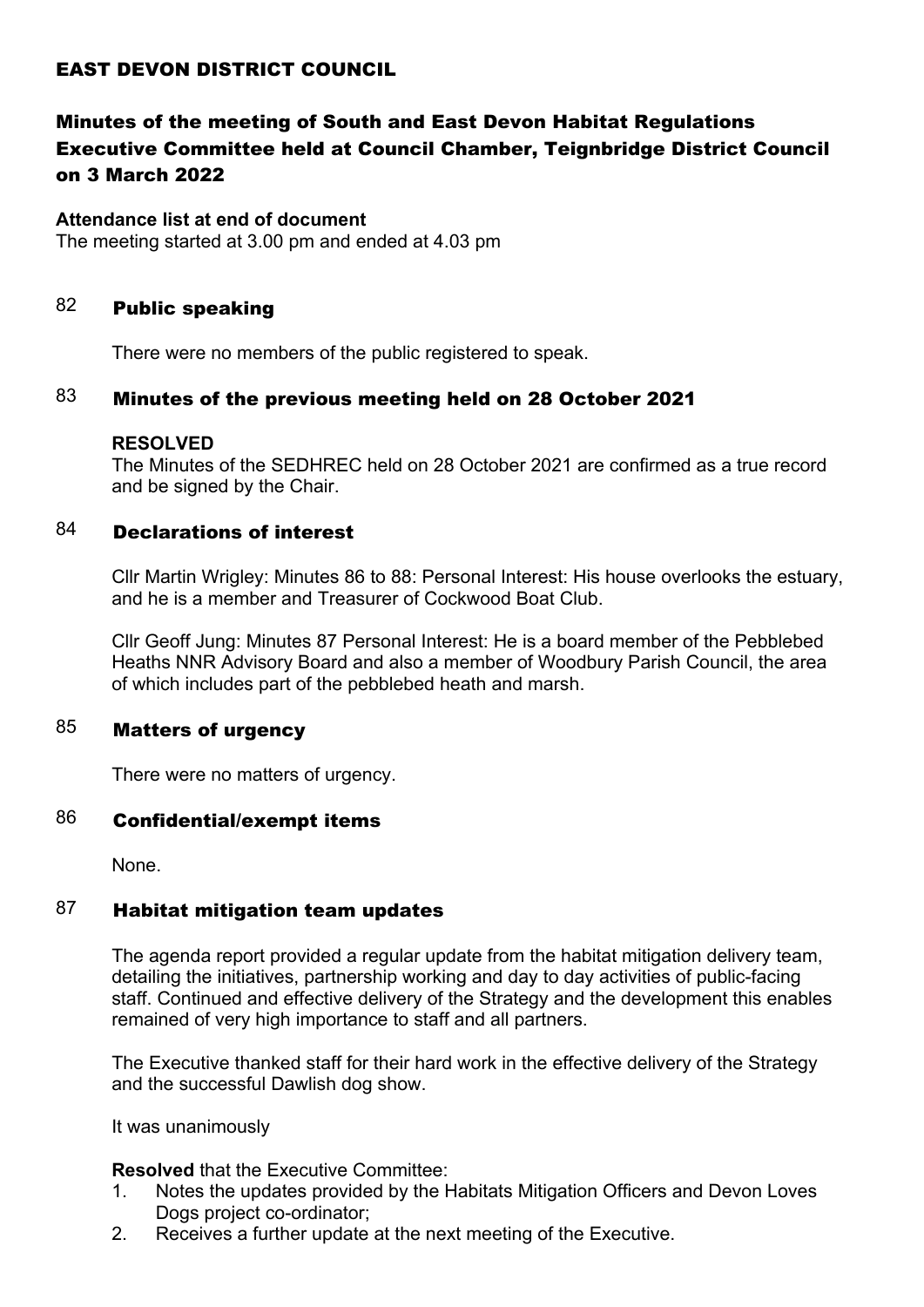## 88 East Devon Pebblebed Heaths annual monitoring report

The report covered the period from 2016 to 2021, the first five years of the strategy delivery. It detailed the condition of the features of the East Devon Pebblebed Heaths (EDPH) in relation to the South East Devon European Site Mitigation Strategy. This was important because without robust and effective mitigation which enabled the partner authorities to be certain of no net impact to protected sites, continued development as outlined in respective local plans and within 10km of the heaths was at risk of legal challenge.

The monitoring across all three districts showed that the populations were exceeding targets. The areas of no change identified on the map at page 11 related to private land and not in the Partnership's control.

The Executive thanked staff for their hard work

It was unanimously

**Resolved** that the Executive Committee:

- 1. Notes the comment and information presented in the report
- 2. Receives future reports concerning the condition of the features of the East Devon Pebblebed Heaths on an annual basis.

## $89$  Exe Estuary wildlife refuges - next steps

Consideration was given to the agenda report which set out action following the results of the monitoring programme, presented to the executive in October 2021. The continued objective of the refuges is to prevent recreational disturbance to the protected bird species on the Exe estuary. The 3 year monitoring from 2018 to 2021 evidence that incursions into both refuges decreased during their respective active periods and that the maximum numbers of wildfowl recorded in and around the Exmouth refuge showed an annual increase over the three years of the study.

Paragraphs 3.4 and 3.6 of the report was referred to regarding a broken fence, and planting and screening in the area of the Royal Avenue Exmouth to prevent dogs accessing the refuge and foreshore. Mitigation would be reported at the next meeting.

The appropriate positioning of signage and informative boards was also discussed and that most visitors to the site were happy to follow rules.

The Partnerships Forward Plan advising the major issues coming forward would be updated and published on the website.

It was noted that there was a Dawlish Warren special interest group of the Exe Estuary Management group to oversee the situation of the geotubes not performing as expected.

It was unanimously

**Resolved** that the Executive Committee:

1. Notes the outcome of discussions from the officer working group relating to the performance of wildlife refuges;